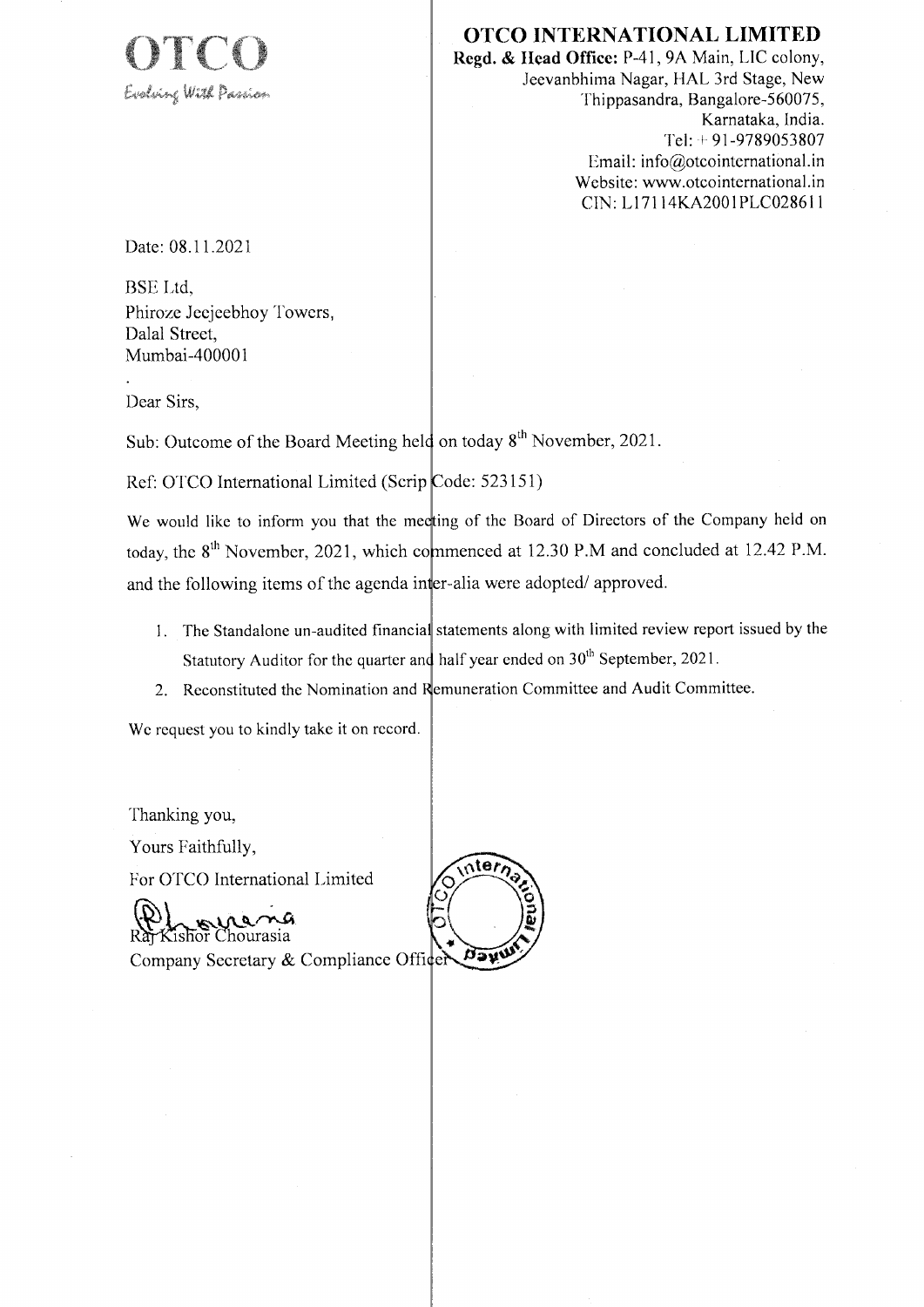### OTCO INTERNATIONAL LIMITED P-41,9A MAIN, LIC COLONY JEEVANBHIMA NAGAR, HAL 3rd STAGE, NEW THIPPASANDRA, BANGALORE, KARNATAKA - 560075<br>Corporate Identity Number: L17114KA2001PLC028611 STATEMENT OF STANDALONE UNAUDITED FINANCIAL RESULTS FOR THE QUARTER AND HALF YEAR ENDED 30.09.2021

|             |                                                                   | (Rs. In Lacs Except EPS) |                       |                      |                |                          |                          |                          |
|-------------|-------------------------------------------------------------------|--------------------------|-----------------------|----------------------|----------------|--------------------------|--------------------------|--------------------------|
|             |                                                                   |                          |                       | <b>OUARTER ENDED</b> |                | <b>HALF YEAR ENDED</b>   |                          | Year                     |
|             |                                                                   |                          |                       |                      |                |                          |                          | ended                    |
| SL NO       | Particulars                                                       |                          | 30.09.2021            | 30.06.2021           | 30.09.2020     | 30.09.2021               | 30.09.2020               | 31.03.2021               |
|             |                                                                   |                          |                       | <b>UNAUDITED</b>     |                | <b>UNAUDITED</b>         |                          | <b>AUDITED</b>           |
|             |                                                                   |                          |                       |                      |                |                          |                          |                          |
| L           | Revenue From Operations                                           |                          | a.                    | 70.73                | 1.50           | 70.73                    | 1.50                     | 410.73                   |
| $_{\rm II}$ | Other Income                                                      |                          | ÷                     |                      | 3.23           |                          | 13.28                    | 14.52                    |
| Ш           | Total Income (I+II)                                               |                          | u.                    | 70.73                | 4.73           | 70.73                    | 14.78                    | 425.25                   |
| IV.         | <b>EXPENDITURE</b>                                                |                          |                       |                      |                |                          |                          |                          |
|             | (a) Direct Expenses                                               |                          | 28.64                 | 18.18                |                | 46.82                    | j.                       | 334.17                   |
|             | (b) Purchase of Stock in Trade & Related Expenses                 |                          |                       | u.                   | $\sim$         |                          | $\overline{\phantom{a}}$ | $\overline{\phantom{a}}$ |
|             | (c) Service Expenses                                              |                          | ä,                    |                      | ÷              | $\overline{\phantom{a}}$ | $\overline{\phantom{a}}$ | $\overline{\phantom{a}}$ |
|             | (d) Change in Inventories of Finished Goods, WIP & Stock in Trade |                          | (35.80)               | $\sim$               | u.             | (35.80)                  | ÷.                       | $\bar{a}$                |
|             | (e) Employee Benefit Expense                                      |                          | 3.74                  | 4.14                 | 2.59           | 7.88                     | 7.89                     | 21.95                    |
|             | (f) Finance Costs                                                 |                          | ä,                    |                      |                |                          | ÷                        | 0.02                     |
|             | (g) Depreciation & Amortization Expenses                          |                          | 0.15                  | 0.16                 | 0.22           | 0.31                     | 0.45                     | 0.91                     |
|             | (h) Other Expenses                                                |                          | 4.74                  | 8.29                 | 1.67           | 13.03                    | 5.64                     | 16.97                    |
|             | Total Expenses (IV)                                               |                          | 1.47                  | 30.77                | 4.48           | 32.24                    | 13.98                    | 374.02                   |
| V           | Profit/(Loss) before exceptional items and tax (III-IV)           |                          | (1.47)                | 39.96                | 0.25           | 38.49                    | 0.80                     | 51.23                    |
| VI          | <b>Exceptional Items</b>                                          |                          |                       |                      |                |                          |                          | $\rightarrow$            |
| VII         | Profit/(Loss) before tax $(V:VI)$                                 |                          | (1.47)                | 39.96                | 0.25           | 38.49                    | 0.80                     | 51.23                    |
|             | Tax Expenses                                                      |                          |                       |                      |                |                          |                          |                          |
|             | a. Current Tax                                                    |                          | $\tilde{\phantom{a}}$ |                      | $\overline{a}$ | ÷,                       | ä,                       | 35.85                    |
| VIII        | b. Prior Year Tax                                                 |                          |                       |                      |                |                          | ÷                        | $\overline{\phantom{a}}$ |
|             | c. Current Tax                                                    |                          |                       |                      |                |                          | ÷,                       | 9.50                     |
|             | b. Deferrd Tax                                                    |                          | $\overline{a}$        |                      |                | ä,                       | u.                       |                          |
| IX          | Profit/(Loss)for the period (VII-VIII)                            |                          | (1.47)                | 39.96                | 0.25           | 38.49                    | 0.80                     | 41.73                    |
| X           | Other Comprehensive Income (Net of Tax)                           |                          |                       |                      | ÷.             | $\overline{a}$           |                          |                          |
|             | Items that will not be reclassified to Profit or Loss             |                          |                       |                      |                |                          |                          |                          |
| XI          | Total Comprehensive Income for the Period $(IX+X)$                |                          | (1.47)                | 39.96                | 0.25           | 38.49                    | 0.80                     | 41.73                    |
| XII         | Paid up Equity Share Capital (Face Value of Rs. 2/-each)          |                          | 259.36                | 259.36               | 259.36         | 259.36                   | 259.36                   | 259.36                   |
| XIII        | Earning per equity share of par Value of Rs. 2/- each             |                          |                       |                      |                |                          |                          |                          |
|             | (1) Basic and Diluted                                             |                          | (0.01)                | 0.31                 | 0.00           | 0.30                     | 0.01                     | 0.32                     |
|             |                                                                   |                          |                       |                      |                |                          |                          |                          |
|             |                                                                   |                          |                       |                      |                |                          |                          |                          |
|             |                                                                   |                          |                       |                      |                |                          |                          |                          |

#### Note:

1. The above results have been reviewed by the Audit Committee and approved by the Board of Directors at their meeting held on 08.11.2021.

2. In accordance with the requirements of regulations 33 of the SEBI (Listing & other Discolsure requirements) Regulations, 2015, the statutory auditors have carried out a Limited Review of the standalone financial results for the quarter ended 30th September 2021.

3. Figures of the previous quarter have been regrouped and reclassified to confirm to the classification of current period, wherever necessary.

For Otco International Limited

 $\mathcal{L}$ 

Bagyalakshmi Thiumalai Whole Time Director DIN No. 08186335



Place: Chennai Date: 08.11.2021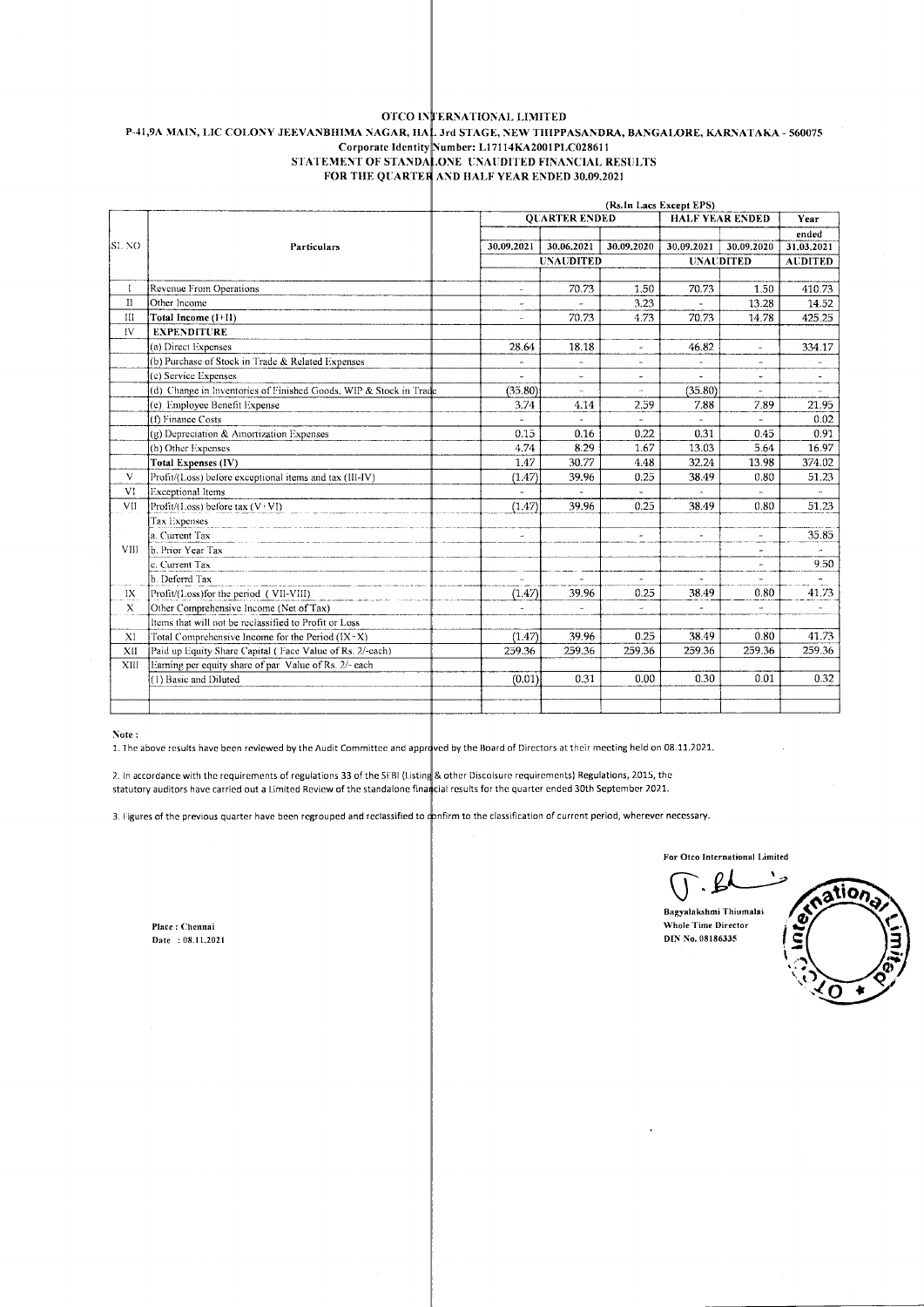## OTCO INTERNATIONAL LIMITED **P-41,9A MAIN, LIC COLONY JEEVANTHUNAL LIMITED**<br>BANGALORE, KARNATAKA - 560075<br>Corporate Identity Number: L17114KA2001PLC028611

| Standalone Unaudited Statement of Assets & Liabilities As on 30.09.2021 |                          |                  |  |  |  |  |
|-------------------------------------------------------------------------|--------------------------|------------------|--|--|--|--|
|                                                                         | Rs in Lacs               |                  |  |  |  |  |
| Particulars                                                             | 30.09.2021               | 31.03.2021       |  |  |  |  |
|                                                                         | Unaudited                | <b>Audited</b>   |  |  |  |  |
| Assets                                                                  |                          |                  |  |  |  |  |
| Non current assets                                                      |                          |                  |  |  |  |  |
| Property plant and equipment                                            | 1.78                     | 2.09             |  |  |  |  |
| Capital WIP                                                             |                          |                  |  |  |  |  |
| Goodwill                                                                |                          |                  |  |  |  |  |
| Other intangilbe assets                                                 |                          |                  |  |  |  |  |
| Intangible assets under development                                     |                          |                  |  |  |  |  |
| Financial assets                                                        |                          |                  |  |  |  |  |
| a. Investments                                                          |                          |                  |  |  |  |  |
| b. Trade Receivables                                                    |                          |                  |  |  |  |  |
| c. Loans                                                                |                          |                  |  |  |  |  |
| Deferred tax asset                                                      |                          |                  |  |  |  |  |
| Other non current assets                                                | 51.00                    | 51.00            |  |  |  |  |
| Total Non current assets                                                | 52.78                    | 53.09            |  |  |  |  |
| Current assets                                                          |                          |                  |  |  |  |  |
| Inventories                                                             | 546.28                   | 510.48           |  |  |  |  |
| Financial assets                                                        |                          |                  |  |  |  |  |
| a. Investments                                                          |                          |                  |  |  |  |  |
| b. Trade receivables                                                    | $\overline{\phantom{a}}$ |                  |  |  |  |  |
| c. Cash & cash equivalents                                              | 0.57                     | 128.72           |  |  |  |  |
| d. Bank balances other than (c) above                                   | à.                       |                  |  |  |  |  |
| e. Loans                                                                |                          |                  |  |  |  |  |
| f. Other financial assets                                               | 0.21                     | 0.60             |  |  |  |  |
| Other current assets                                                    | 44.07                    | 20.40            |  |  |  |  |
| Total current assets                                                    | 591.13                   | 660.20           |  |  |  |  |
| Total assets                                                            | 643.91                   | 713.29           |  |  |  |  |
| <b>Equity and Liabilities</b>                                           |                          |                  |  |  |  |  |
| Equity                                                                  |                          |                  |  |  |  |  |
| Equity share capital                                                    | 259.36                   | 259.36           |  |  |  |  |
| Other equity                                                            | 10.37                    | (28.12)          |  |  |  |  |
| Non Controlling interest                                                |                          |                  |  |  |  |  |
|                                                                         |                          |                  |  |  |  |  |
| Liabilities                                                             |                          |                  |  |  |  |  |
| Non current Liabilities                                                 |                          |                  |  |  |  |  |
| <b>Financial Liabilities</b>                                            |                          |                  |  |  |  |  |
| a. Borrowings                                                           |                          |                  |  |  |  |  |
| b. Trade Payables                                                       |                          |                  |  |  |  |  |
| c. Other Financial Liabilities                                          |                          |                  |  |  |  |  |
| Deffered payment liabilities                                            |                          |                  |  |  |  |  |
| Provisions                                                              |                          |                  |  |  |  |  |
| Deffered Tax liabilities (Net)                                          |                          |                  |  |  |  |  |
| Total Non current Liabilities                                           |                          |                  |  |  |  |  |
| <b>Current liabilities</b>                                              |                          |                  |  |  |  |  |
| <b>Financial Liabilities</b>                                            | $\epsilon$               | $\omega$         |  |  |  |  |
| a. Borrowings                                                           | 124.68<br>240.54         | 119.19<br>268.07 |  |  |  |  |
| b. Trade payable<br>c. Other financial liabilities                      |                          |                  |  |  |  |  |
| Other current liabilities                                               |                          |                  |  |  |  |  |
| Provisions                                                              | 0.79<br>8.17             | 86.62<br>8.17    |  |  |  |  |
| <b>Total Current liabilities</b>                                        | 374.18                   | 482.05           |  |  |  |  |
| <b>Total liabilities</b>                                                | 374.18                   | 482.05           |  |  |  |  |
| <b>Total Equity &amp; Liabilities</b>                                   | 643.91                   | 713.29           |  |  |  |  |
|                                                                         | 0.00                     | 0.00             |  |  |  |  |

For Otco International Limited

J ۴

Bagyalakshmi Thiumalai Whole Time Director DIN No. 08186335



 $\mathsf{Place} : \mathsf{Chenna}$ Date: 08.11.2021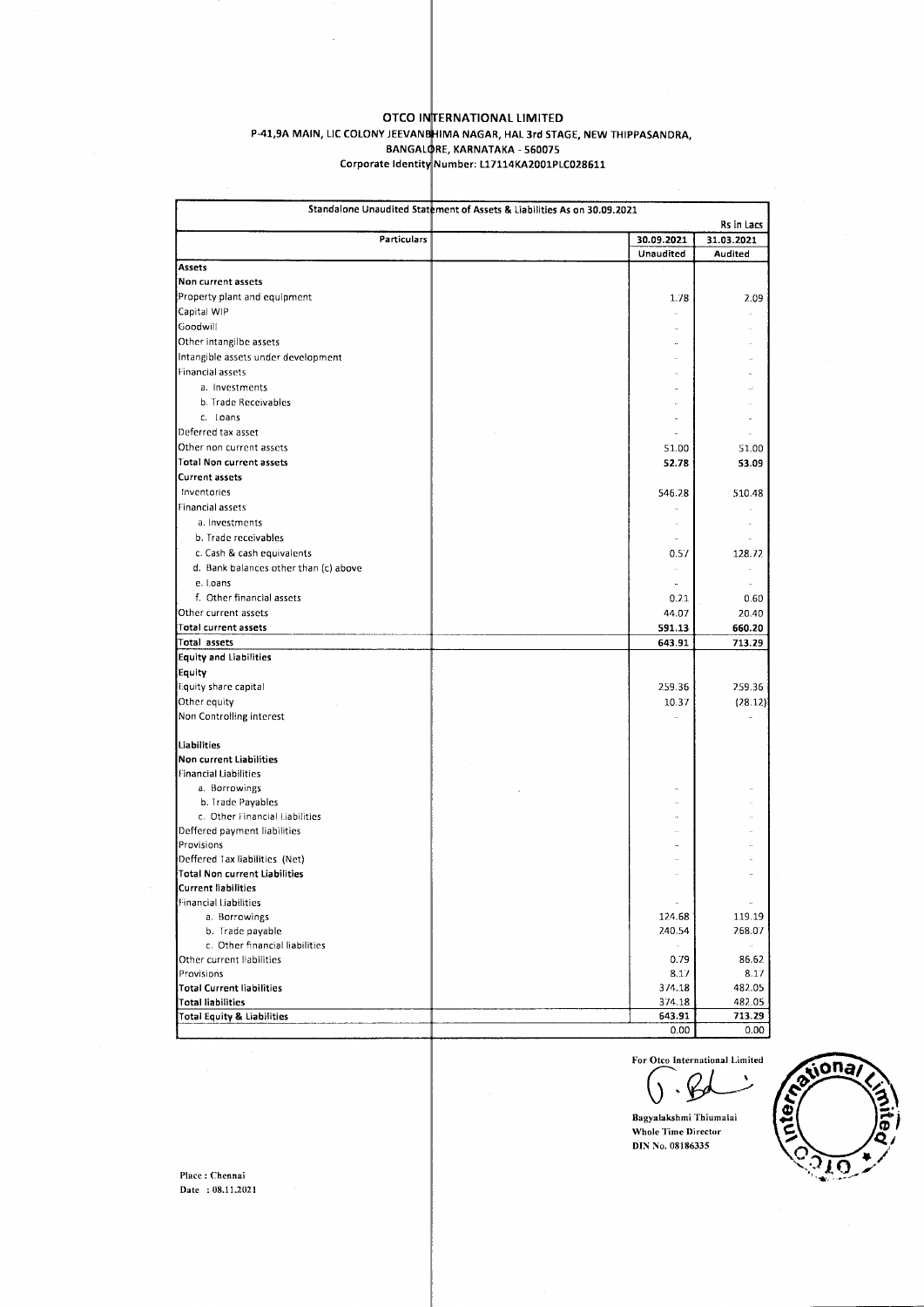# OTCO INTERNATIONAL LTD<br>CIN:L10114KA2001PLC028611<br>P-41,9A MAIN, LIC COLONY JEEVANBHIMA NAGAR, HAL 3rd STAGE, NEW THIPPASANDRA, BANGALORE, KARNATAKA - 560075<br>STANDALONE UNAUDITED CASH FLOW STATEMENT FOR HALF YEAR ENDED 30.09.2021

|                           |                                                            |      | HALF YEAR<br><b>UNAUDITED</b> | Rs in Lacs<br>YEAR ENDED<br><b>AUDITED</b> |
|---------------------------|------------------------------------------------------------|------|-------------------------------|--------------------------------------------|
|                           | <b>Particulars</b>                                         | a Ca | 30.09.2021                    | 31.03.2021                                 |
| A.                        | <b>Cash Flow From Operating Activities:</b>                |      |                               |                                            |
|                           | Net profit before taxation and Extraordinary items         |      | 38.49                         | 51.23                                      |
|                           | Adjustments for:                                           |      |                               |                                            |
|                           | Depreciation                                               |      | 0.31                          | 0.91                                       |
|                           | (Profit)/Loss on sale of fixed assets                      |      |                               |                                            |
|                           | Interest Expenses                                          |      |                               | 0.02                                       |
|                           | <b>Interest Received</b>                                   |      | $\tilde{\phantom{a}}$         | $\Box$                                     |
|                           | Rental Income                                              |      |                               | ÷.                                         |
|                           | Operating profit before working capital changes            |      | 38.80                         | 52.16                                      |
|                           | Movements in working capital:                              |      |                               |                                            |
|                           | Adjustments for                                            |      |                               |                                            |
|                           | (Increase)/Decrease in Sundry Debtors and other receivable |      |                               |                                            |
|                           | (Increase)/Decrease in Loans & Advances                    |      | (23.28)                       | (18.55)                                    |
|                           | (Increase)/Decrease in Inventories                         |      | (35.80)                       |                                            |
|                           | Increase/(Decrease) in Payables & Others                   |      | (27.52)                       | 109.50                                     |
|                           | Increase/(Decrease) in Current Liabilites                  |      | (85.83)                       | 83.99                                      |
|                           | Cash generated from operations                             |      | (133.63)                      | 227.10                                     |
|                           | Direct taxes paid (net of refunds)                         |      |                               | (1.33)                                     |
|                           | Cash flow before extraordinary items                       |      | (133.63)                      | 225.77                                     |
|                           | Extraordinary item                                         |      |                               |                                            |
|                           | Net cash from operating activities                         |      | (133.63)                      | 225.77                                     |
| В.                        | <b>Cash Flow From Investing Activities</b>                 |      |                               |                                            |
|                           | Purchase of fixed assets                                   |      | à.                            | $\overline{\phantom{a}}$                   |
|                           | Sale of fixed assets                                       |      | $\overline{a}$                | ٠                                          |
|                           | Sale/(Purchase) of investments                             |      |                               |                                            |
|                           | Interest received                                          |      | $\overline{a}$                | $\sim$                                     |
|                           | Rental Income                                              |      | ٠                             |                                            |
|                           | Net cash used in investing acitivities                     |      |                               |                                            |
| $\overline{\mathbf{C}}$ . | <b>Cash Flows From Financing Activities</b>                |      |                               |                                            |
|                           | Proceeds of Capital                                        |      |                               |                                            |
|                           | Repayment of long term borrowings                          |      |                               |                                            |
|                           | Proceeds of short term borrowings                          |      | 5.48                          | (97.57)                                    |
|                           | Interest paid                                              |      |                               | (0.02)                                     |
|                           | Net cash from financing activities                         |      | 5.48                          | (97.59)                                    |
|                           | Net Increase In Cash And Cash Equivalent (A+B+C)           |      | (128.15)                      | 128.18                                     |
|                           | Cash and cash equivalents at the beginning of the year-    |      | 128.72                        | 0.54                                       |
|                           | Cash and cash equivalents at the end of the year           |      | 0.57                          | 128.72                                     |
|                           |                                                            |      |                               |                                            |

For Otco International Limited

وا

sona, q tern

Place: Chennai Date : 08.11.2021 Bagyalakshmi Thiumalai Whole Time Director DIN No. 08186335